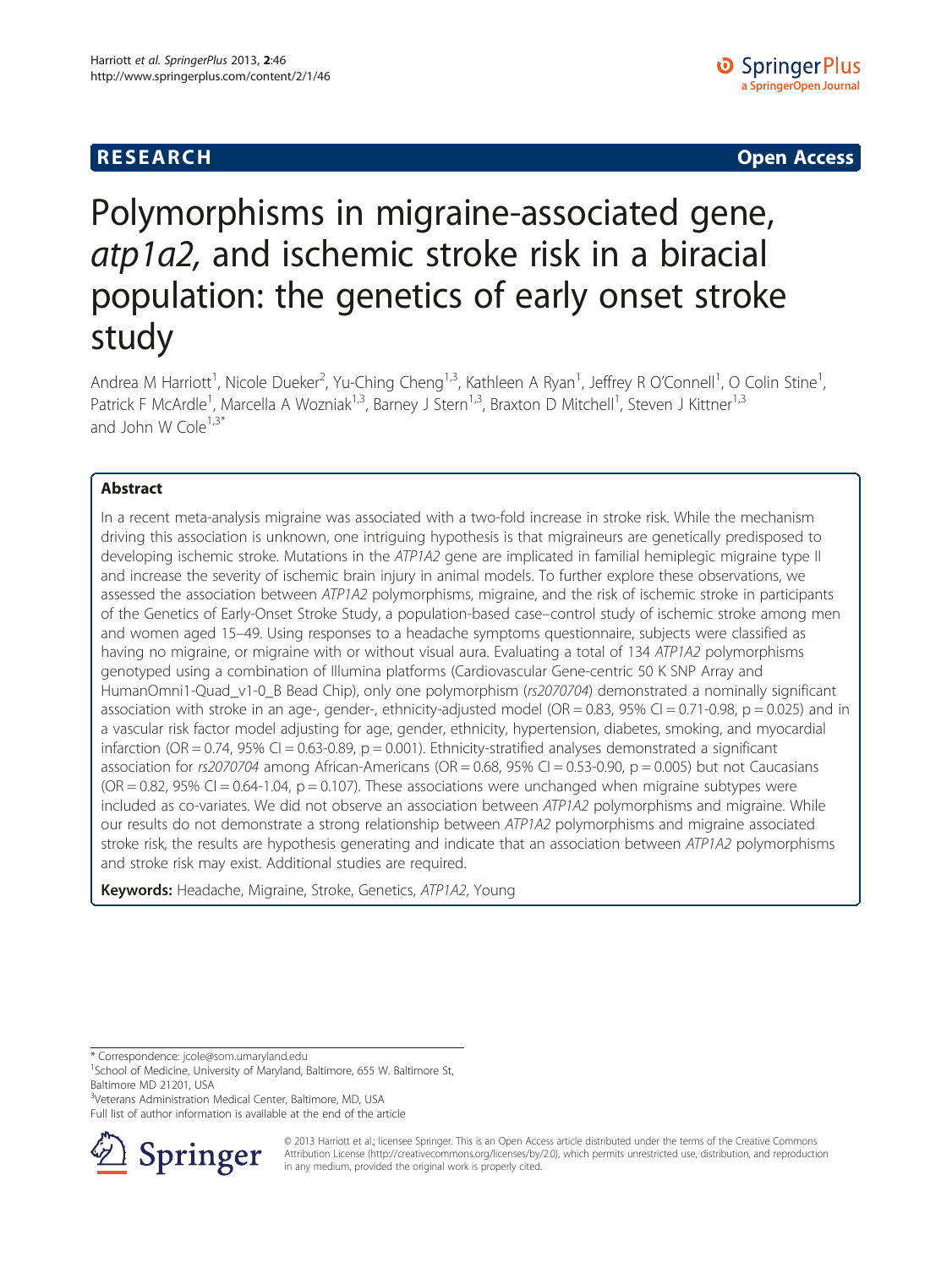# <span id="page-1-0"></span>Background

Although the evidence supporting an etiologic relationship between migraine and ischemic stroke risk is substantial (Cole & Kittner [2010](#page-6-0); Sacco et al. [2012](#page-7-0); Sacco et al. [2008](#page-7-0); Sacco et al. [2006\)](#page-7-0), the precise mechanism(s) driving this relationship remains uncertain. Stroke, which typically affects older individuals, can be targeted for prevention by optimizing well-established standard vascular risk factors such as hypertension, diabetes, and hypercholesterolemia, among others. However, there exist young stroke populations (e.g. < 50 years of age) who have a paucity of established stroke risk factors. One explanation for stroke in this young population is the existence of non-standard risk factors, including migraine headache (Cole & Kittner [2010\)](#page-6-0).

Migraine is a multi-factorial neurological condition characterized by debilitating, recurrent headaches which often affect women and men in younger age groups. Migraine pathogenesis is believed to involve both genetic and environmental factors which ultimately lead to activation of the trigeminovascular system, inflammation, and changes in cerebral blood flow (D'Andrea & Leon [2010](#page-6-0)). Notably, there is growing evidence that migraine is an independent risk factor for ischemic stroke (Etminan et al. [2005](#page-6-0); Lampl & Marecek [2006](#page-6-0); MacClellan et al. [2007;](#page-6-0) Moskowitz & Kurth [2007;](#page-6-0) Pezzini [2010;](#page-7-0) Spector et al. [2010](#page-7-0); Tzourio et al. [1995](#page-7-0); Carolei et al. [1996\)](#page-6-0). In recent meta-analyses; migraine, particularly those associated with aura, significantly increased the risk of stroke by twofold (Etminan et al. [2005;](#page-6-0) Spector et al. [2010\)](#page-7-0). Furthermore, this association was most profound in women, persons aged 45 and younger, and those taking oral contraceptives (Etminan et al. [2005](#page-6-0)). While the mechanism(s) driving this association is (are) unknown, one potential hypothesis is that migraineurs are more susceptible to developing ischemic stroke due to a shared genetic predisposition to both conditions. Consistent with this hypothesis, studies evaluating genetic polymorphisms in the vasoconstrictor endothelin-1 gene (EDN1) were associated with increased risk of stroke risk as well as migraine (Etminan et al. [2005;](#page-6-0) MacClellan et al. [2007](#page-6-0); MacClellan et al. [2009](#page-6-0); Tikka-Kleemola et al. [2009\)](#page-7-0). While a number of additional candidate genes have been postulated to increase stroke risk via such shared mechanisms, at this time the definitive genetic links between migraine and stroke remain elusive.

Familial hemiplegic migraine (FHM) is a rare inherited form of migraine that presents with asymmetric neurological deficits (Tavraz et al. [2008\)](#page-7-0). Several gene mutations have been implicated in the pathogenesis of FHM including genetic mutations in ATP1A2, CACNA1A and SCN1A. These genes encode for a neuronal and glial  $Na^+/K^+$ ATPase; a voltage gated  $Ca^{2+}$ , and; a Na<sup>+</sup> channel respectively. Interestingly, ATP1A2 gene mutations result in degeneration of the amygdala and pyriform cortex

(Ikeda et al. [2003](#page-6-0)). Furthermore, failure of the  $\mathrm{Na^+/K^+}$ ATPase is involved in ischemic brain injury and glutamatergic excitotoxicity (Stys [2004](#page-7-0); Wang & Qin [2010](#page-7-0)). Such observations suggest that the ATP1A2 gene may influence stroke risk and that some migraineurs may be particularly predisposed. To test this hypothesis we assessed the association between ATP1A2 single nucleotide polymorphisms (SNPs), migraine, and the risk of ischemic stroke in a previously collected biracial case–control sample of young-onset ischemic stroke.

## Results

# Demographic and clinical characteristics of the population

Characteristics of the 1737 GEOS study participants (830 cases - 43% African-American and 907 controls - 39% African-American) are summarized in Table 1. The population included men (56%) and women (44%) aged 15–49 with a median age of 43 in the cases and 41 in the controls. Cases were more likely than controls to report having prevalent hypertension, diabetes, and myocardial infarction and to being current smokers. Among women with stroke, cases reported a greater prevalence of oral contraceptive use. Additionally, cases reported more Migraine with Aura (27%) as compared to controls (21%).

### ATP1A2 SNPs association studies with stroke

Association analyses between thirteen ATP1A2 SNPs (see Figure [1\)](#page-2-0) on ITMAT-Broad-CARe array and stroke were initially performed. The minor allele frequencies compared between cases and controls as stratified by ethnicity are listed in Table [2.](#page-2-0)

Of the thirteen SNPs examined, only rs2070704 was associated with stroke. As demonstrated in Table [3,](#page-3-0) the G allele confers protection against stroke in the minimally

Table 1 Demographic and clinical characteristics of cases/ controls

|              | Cases $(n = 830)$ | Controls $(n = 907)$ | P       |
|--------------|-------------------|----------------------|---------|
| Age*         | 43 (39-47)        | $41(36-44)$          | < 0.001 |
| Female       | 354 (43%)         | 407 (45%)            | 0.421   |
| <b>Black</b> | 353 (43%)         | 354 (39%)            | 0.207   |
| <b>HTN</b>   | 371 (45%)         | 181 (20%)            | < 0.001 |
| MI           | 62 (7.5%)         | 14 (1.5%)            | < 0.001 |
| DM           | 147 (18%)         | 55 (6%)              | < 0.001 |
| Smoking      | 348 (42%)         | 257 (28%)            | < 0.001 |
| ОC           | 57 (16%)          | 34 (8%)              | < 0.001 |
| Migraine     |                   |                      |         |
| <b>MWA</b>   | 226 (27%)         | 193 (21%)            | 0.005   |
| <b>MWoA</b>  | 56 (7%)           | 73 (8%)              | 0.346   |

HTN, Hypertension MI, Myocardial Infarction DM, Diabetes Mellitus Type II OC, Oral Contraceptive use. \* Age is expressed as median (25th-75th percentile).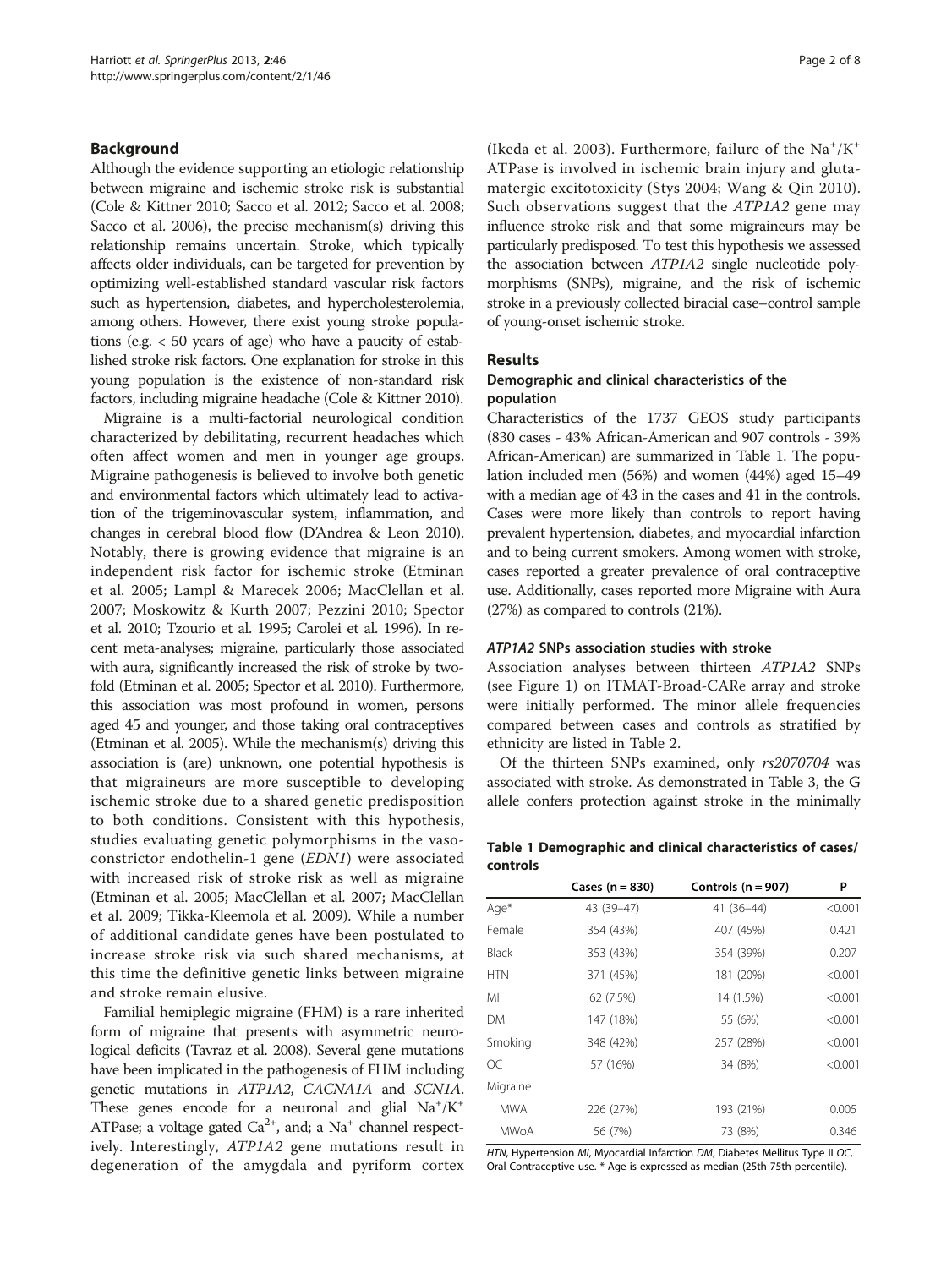<span id="page-2-0"></span>

adjusted model (OR 0.83, 95% CI 0.7-0.9, p = 0.025) with a stronger protective effect in the risk factor fully adjusted model (OR 0.74, 95% CI 0.6-0.9, p < 0.001). Stratified analyses by ethnicity (including age, gender, hypertension, diabetes, myocardial infarction, smoking, and oral contraceptive use as covariates) demonstrated an association in the African-American population (OR 0.68, 95% CI 0.5-0.9,  $p = 0.005$ ), but not the Caucasian population (OR 0.82, 95% CI 0.6-1.0, p = 0.107). Gender stratified analyses demonstrated the association to be strongest among African-American males (OR 0.55, 95% CI 0.4-0.8,  $p = 0.002$ ). Correcting for multiple comparisons including the 13 SNPs and assuming a p-value =  $0.004$  ( $0.05/13$ ) as

Table 2 ATP1A2 allele frequency of cases and controls stratified by race

|                       |                 | Minor allele frequency |       |              |       |
|-----------------------|-----------------|------------------------|-------|--------------|-------|
|                       |                 | Cases                  |       | Controls     |       |
| ATP1A2 SNP*           | <b>Position</b> | <b>Black</b>           | White | <b>Black</b> | White |
| rs11800782 A/G        | 160081369       | 0.014                  | 0.037 | 0.004        | 0.053 |
| rs4656879_C/T         | 160083012       | 0.298                  | 0.140 | 0.322        | 0.149 |
| rs11265328 A/G        | 160083544       | 0.025                  | 0.099 | 0.025        | 0.106 |
| rs3761685 C/T         | 160084643       | 0.024                  | 0.128 | 0.027        | 0.125 |
| rs1016732_A/G         | 160086968       | 0.113                  | 0.173 | 0.093        | 0.179 |
| rs2854248 A/G         | 160093927       | 0.459                  | 0.359 | 0.477        | 0.359 |
| rs1023421 A/G         | 160094644       | 0.492                  | 0.382 | 0.448        | 0.377 |
| rs9660705 C/T         | 160096810       | 0.065                  | 0.000 | 0.063        | 0.000 |
| rs6686067 <b>C</b> /T | 160102060       | 0.075                  | 0.138 | 0.065        | 0.153 |
| rs10797059 A/G        | 160102256       | 0.234                  | 0.138 | 0.264        | 0.153 |
| rs10494336 A/G        | 160107588       | 0.169                  | 0.098 | 0.164        | 0.114 |
| rs12410866 C/T        | 160108803       | 0.025                  | 0.115 | 0.023        | 0.130 |
| rs2070704 A/G         | 160112138       | 0.228                  | 0.195 | 0.287        | 0.205 |
|                       |                 |                        |       |              |       |

\* minor allele bolded.

significant; our results for the entire population  $(p < 0.001)$ remain nominally significant, however our results for the African-American population ( $p = 0.005$ ) do not.

Implementing the same regression models we then evaluated the ATP1A2 GWAS data on these same study subjects. As described in the Methods section, this larger data set included 130 SNPs in the ATP1A2 gene, 9 of which overlapped with the ITMAT-Broad-CARe array data. As consistent with our ITMAT-Broad-CARe array data, rs2070704 demonstrated an association. This was the only SNP of the 130 SNPs evaluated that demonstrated an association. Ethnicity stratified analyses evaluating ischemic stroke risk associated with rs2070704 likewise demonstrated a significant association among African-Americans ( $N = 733$ , MAF = 0.29, OR = 0.66, p = 0.0009) but not among European-Americans ( $N = 946$ ,  $MAF = 0.20$ ,  $OR = 0.91$ ,  $p = 0.40$ ). Correcting for multiple comparisons including all 134 SNPs evaluated, and assuming a p-value =  $0.0004$  ( $0.05/134$ ) as significant, none of our results remain significant.

Analyses of rs2070704 by stroke subtype in the combined population only demonstrated an association among strokes of undetermined etiology (OR 0.76, p = 0.009). Ethnicity stratified analyses demonstrated no subtype specific associations among Caucasians. Among African-Americans the protective effect of rs2070704 was greatest in the large-artery atherosclerotic subtype  $(OR = 0.18, p = 0.002)$ as compared to cardio-embolic ( $OR = 0.61$ ,  $p = 0.029$ ), small vessel (OR =  $0.71$ , p =  $0.130$ ) and strokes of undetermined etiology (OR =  $0.71$ , p = 0.030).

# Migraine-stratified Analyses between rs2070704 SNP and stroke

Utilizing the fully adjusted model we added migraine status as a co-variate. The prediction for this analysis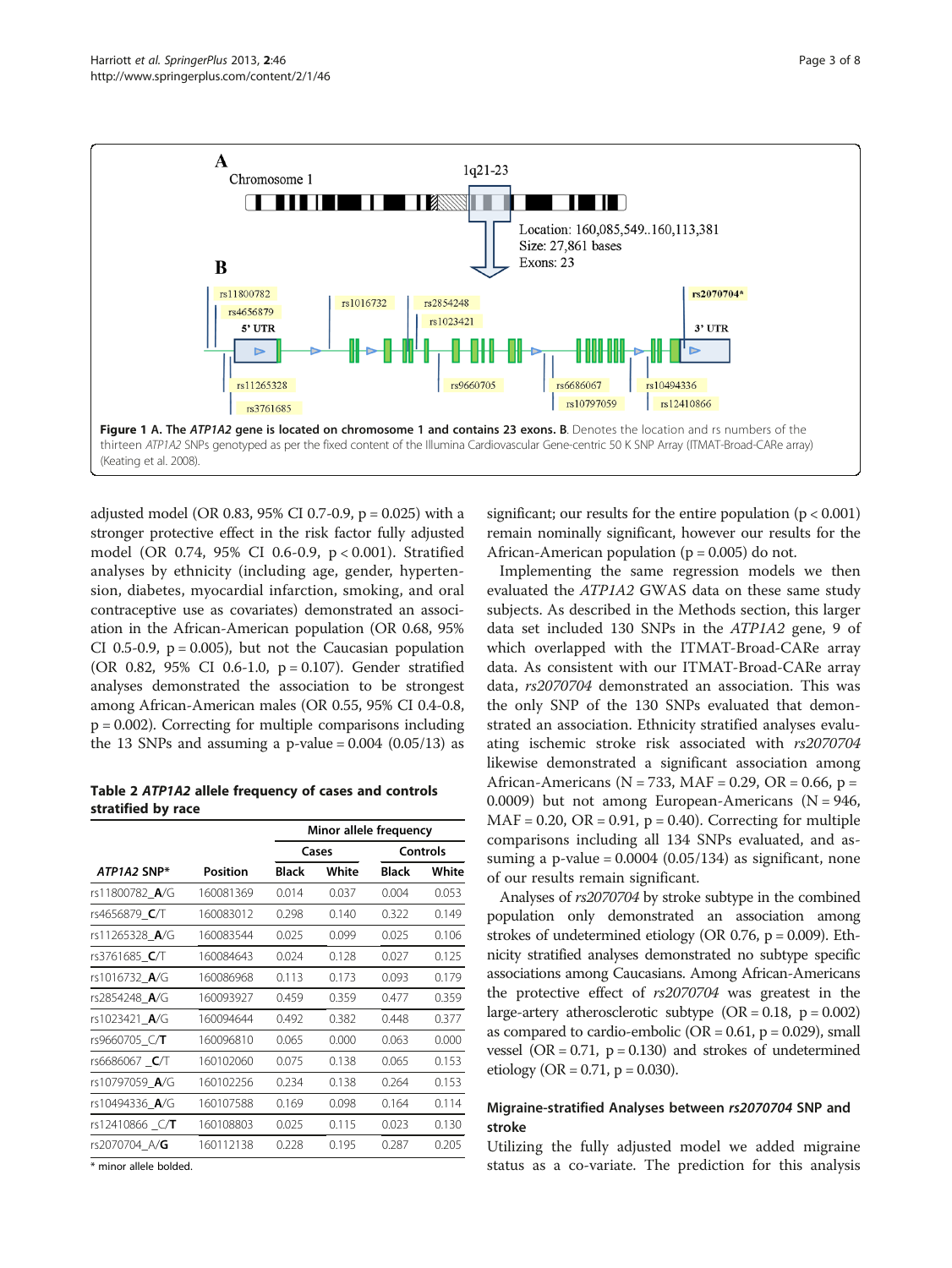| <b>Subjects</b>     | Cases/controls | MAF (G allele) cases/controls | Minimally adjusted modelt |       | Full model <sup>+</sup> |       |
|---------------------|----------------|-------------------------------|---------------------------|-------|-------------------------|-------|
|                     |                |                               | OR (95%CI)                | P     | OR (95%CI)              | P     |
| Entire Population   | 829/899*       | 0.203/0.238                   | $0.83(0.7-0.9)$           | 0.025 | $0.74(0.6-0.9)$         | 0.001 |
| <b>Stratified</b>   |                |                               |                           |       |                         |       |
| Blacks              | 355/351        | 0.225/0.288                   | $0.71(0.5-0.9)$           | 0.007 | $0.68(0.5-0.9)$         | 0.005 |
| <b>Black Female</b> | 157/160        | 0.229/0.259                   | $0.88(0.6-1.3)$           | 0.490 | $0.83(0.6-1.2)$         | 0.311 |
| Black Male          | 198/191        | 0.215/0.312                   | $0.58(0.4-0.8)$           | 0.002 | $0.55(0.4-0.8)$         | 0.002 |
| Whites              | 431/500        | 0.188/0.205                   | $0.93(0.7-1.2)$           | 0.499 | $0.82(0.6-1.0)$         | 0.107 |
| White Female        | 165/215        | 0.210/0.209                   | $1.03(0.7-1.5)$           | 0.867 | $0.88(0.6-1.3)$         | 0.530 |
| White Male          | 266/285        | 0.174/0.202                   | $0.85(0.6-1.2)$           | 0.291 | $0.80(0.6-1.0)$         | 0.093 |

#### <span id="page-3-0"></span>Table 3 Effect of SNP rs2070704 on Ischemic Stroke Risk

†: Age, Gender, Race.

‡: Age, Gender, HTN, DM, MI, Smoking, Oral Contraceptive use, Race.

\* Of the 830 cases and 907 controls, 3 cases and 6 controls failed genotyping at rs2070704.

was that if migraine mediates the association between the rs2070704 SNP and stroke, adding migraine as a covariate should eliminate this association. However, when migraine was included in the model, the association between rs2070704 and stroke (OR 0.75, 95% CI 0.6-0.89, p = 0.0009; G-allele case/control: 0.221/0.260) remained essentially unchanged. We then performed a restricted analysis adding either migraine without aura or migraine with aura as a co-variate. Again, there was no change in the association; migraine without aura (OR 0.71, 95% CI 0.6-0.88, p = 0.0012) and migraine with aura (OR 0.76, 95% CI 0.6-0.9,  $p = 0.0024$ ), indicating that migraine status does not mediate the relationship between this SNP and stroke risk.

Lastly, the association between ATP1A2 SNPs and migraine status was tested using a fully adjusted logistic regression model accounting for the same risk factors. We did not observe an association between any ATP1A2 polymorphisms and migraine as defined by this study.

#### **Discussion**

Our analyses of the ATP1A2 gene demonstrated one polymorphism that was nominally associated with ischemic stroke; however this association did not persist with correction for multiple testing, nor was this association mediated by migraine status. Our study was motivated by the fact that prior studies have shown that the ATP1A2 gene is implicated in rare forms of migraine (familial hemiplegic migraine type II) which has features typical of migraine with aura in addition to features consistent with transient brain ischemia (Hansen et al. [2011;](#page-6-0) Mourand et al. [2012](#page-6-0); Eikermann-Haerter et al. [2012](#page-6-0)).

 $ATPIA2$  encodes for the  $\alpha_2$  subunit of Na<sup>+</sup>/K<sup>+</sup> ATPases (Pietrobon [2007](#page-7-0)). Figure [2](#page-4-0) highlights several potential mechanisms by which dysfunction of Na<sup>+</sup>/K<sup>+</sup> ATPases could modify stroke risk. Glial Na<sup>+</sup>/K<sup>+</sup> ATPases are responsible for generating and maintaining ionic electrochemical gradients across plasma membranes

(Danbolt [2001](#page-6-0)). Data from experimental animal models suggest that Na<sup>+</sup>/K<sup>+</sup> ATPase dysfunction can dissipate both  $Na<sup>+</sup>$  and  $K<sup>+</sup>$  gradients increasing the potential for neuronal excitoxicity. Dissipation of the Na<sup>+</sup> gradient limits the effectiveness of  $\text{Na}^+/ \text{Ca}^{2+}$  transporters resulting in excess accumulation of intracellular  $Ca<sup>2+</sup>$ . Similarly, dissipation of the  $K^+$  gradient impairs  $K^+$  channel-mediated membrane repolarization (Luo et al. [2004](#page-6-0); Matsuda et al. [2001\)](#page-6-0). At excitatory glutamatergic synapses, glutamate re-uptake is coupled to  $Na<sup>+</sup>$  transport. Therefore, decreases in Na<sup>+</sup>/K<sup>+</sup> ATPase function raise glutamate concentration at the synaptic cleft inducing glutamatemediated excitotoxicity and cell death (Rose et al. [2009](#page-7-0)). Interestingly, in animal models of ischemic stroke, decreases in Na<sup>+</sup>/K<sup>+</sup> ATPase function and expression appear to play a significant role in neuro-degeneration during cerebral infarction (Martin et al. [1994;](#page-6-0) Park & Jung [2010](#page-7-0); Sheldon & Robinson [2007\)](#page-7-0). Prior genetic studies demonstrate an association between the MTHFR C677T polymorphism and stroke that appear to be related to increased homocysteine concentration (Casas et al. [2005\)](#page-6-0), which in animal models is linked to decreased Na<sup>+</sup>/K<sup>+</sup> ATPase function (Machado et al. [2011](#page-6-0); Streck et al. [2002](#page-7-0)). As such, these data provide evidence that there may be a common pathway between the protein product of previously identified stroke-related genes and the ATP1A2 gene. These data also allude to a potential combinatorial effect of multiple genes which could play an intricate inter-related role in stroke pathogenesis (Figure [2\)](#page-4-0).

The presence of migraine has been shown to significantly increase the risk of ischemic stroke (Cole & Kittner [2010](#page-6-0); Etminan et al. [2005;](#page-6-0) Lampl & Marecek [2006;](#page-6-0) MacClellan et al. [2007;](#page-6-0) Hansen et al. [2011](#page-6-0); Eikermann-Haerter et al. [2012\)](#page-6-0). This association is thought to be in part related to a common genetic susceptibility; however, there are few studies linking migraine-related genes with stroke risk. One example is endothelin, a potent vasoconstrictor, which has been shown to be increased in migraineurs in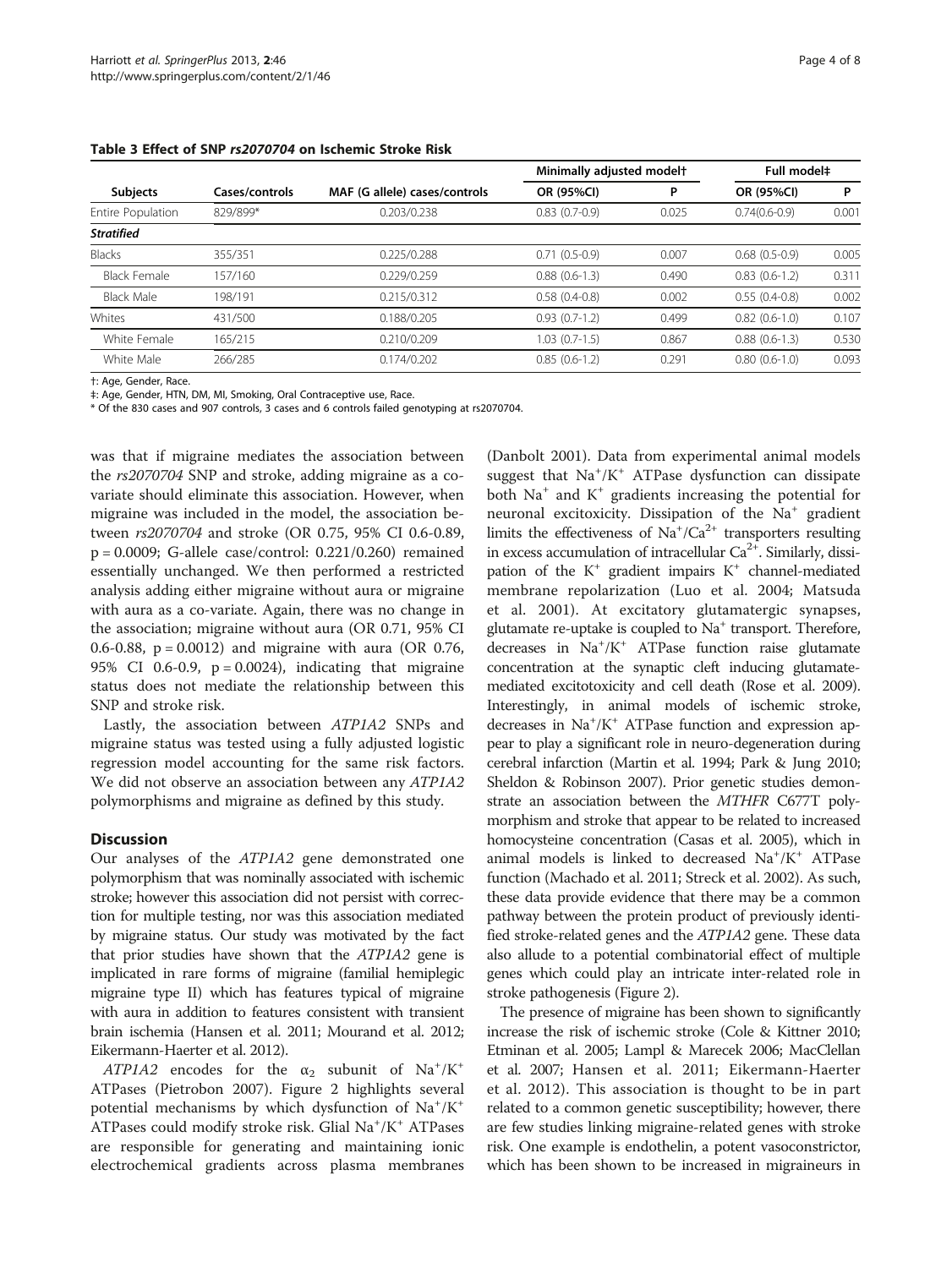<span id="page-4-0"></span>

both the ictal and interictal periods (Lo et al. [2005\)](#page-6-0). A recent case–control study demonstrated that polymorphisms in the Endothelin 1 gene increase stroke risk (MacClellan et al. [2009\)](#page-6-0), and in animal models of middle cerebral artery occlusion, over-expression of endothelin produced increased brain edema and ischemic brain injury (Lo et al. [2005](#page-6-0)).

We used the strategy of studying the early-onset form of ischemic stroke to identify genetic variants associated with this complex disease for two reasons. First, the early-onset form is thought to have a reduced cumulative burden of standard risk factors, although they were highly prevalent in our early-onset population as demonstrated in Table [1.](#page-1-0) Second, genetic components are thought to have a greater contribution to disease risk in this population (MacClellan et al. [2006](#page-6-0)). While it is possible that genetic variants associated with early-onset stroke may have little relevance to late-onset stroke, it is also possible that studying the early-onset form of diseases may reveal important insights about stroke pathogenesis, potentially implicating genes and pathways relevant to late-onset disease even though the etiologic variants may differ.

There are several limitations to our study. The absence of robust associations may be due to the limited sample sizes (as stratified by gender, ethnicity, migraine status, stroke subtype) which provided insufficient power to detect causal variants with small effect sizes (e.g. less than 80% power to detect genetic risk effect less than 1.23). Alternatively, one can argue that the early-onset form of ischemic stroke may be more likely to be caused by rare variants with larger effects (and higher penetrance). Such rare variants are generally not well covered on

currently available genotyping platforms and, thus, would be difficult to detect using the common variants as provided by GWAS data. Additionally, in our study population, a greater percentage of subjects had migraine with aura compared to migraine without aura which differs from prior epidemiological studies (D'Andrea et al. [2011](#page-6-0)). Of note, our headache questionnaire was not validated for migraine, and the migraine criteria implemented for this study were slightly different than those of the International Headache Society (IHS). Both criteria use 5 attacks for migraine without aura and 2 attacks for migraine with aura; accompanied by nausea, vomiting, sensitivity to light and/ or sound. The migraine with aura group also reported the presence of photopsia, fortification spectra or scotoma with the headache. However, IHS criteria include a temporal relationship between headache onset and aura, non-visual aura and duration of headache. Despite these differences, but similar to prior studies (MacClellan et al. [2007\)](#page-6-0), there was a greater percentage of migraineurs with aura in cases as compared with controls. Lastly, our study may be subject to recall bias, particularly among the case subjects, who may have responded to the questionnaire including headache symptoms, as far out as 3 years following their stroke.

# Conclusions

Our data indicate that common variants in the ATP1A2 gene do not play a large role in early-onset ischemic stroke risk or migraine headache. While we did identify one ATP1A2 polymorphism, rs2070704, that may play a role in early-onset stroke pathogenesis, particularly among African-Americans, migraine did not mediate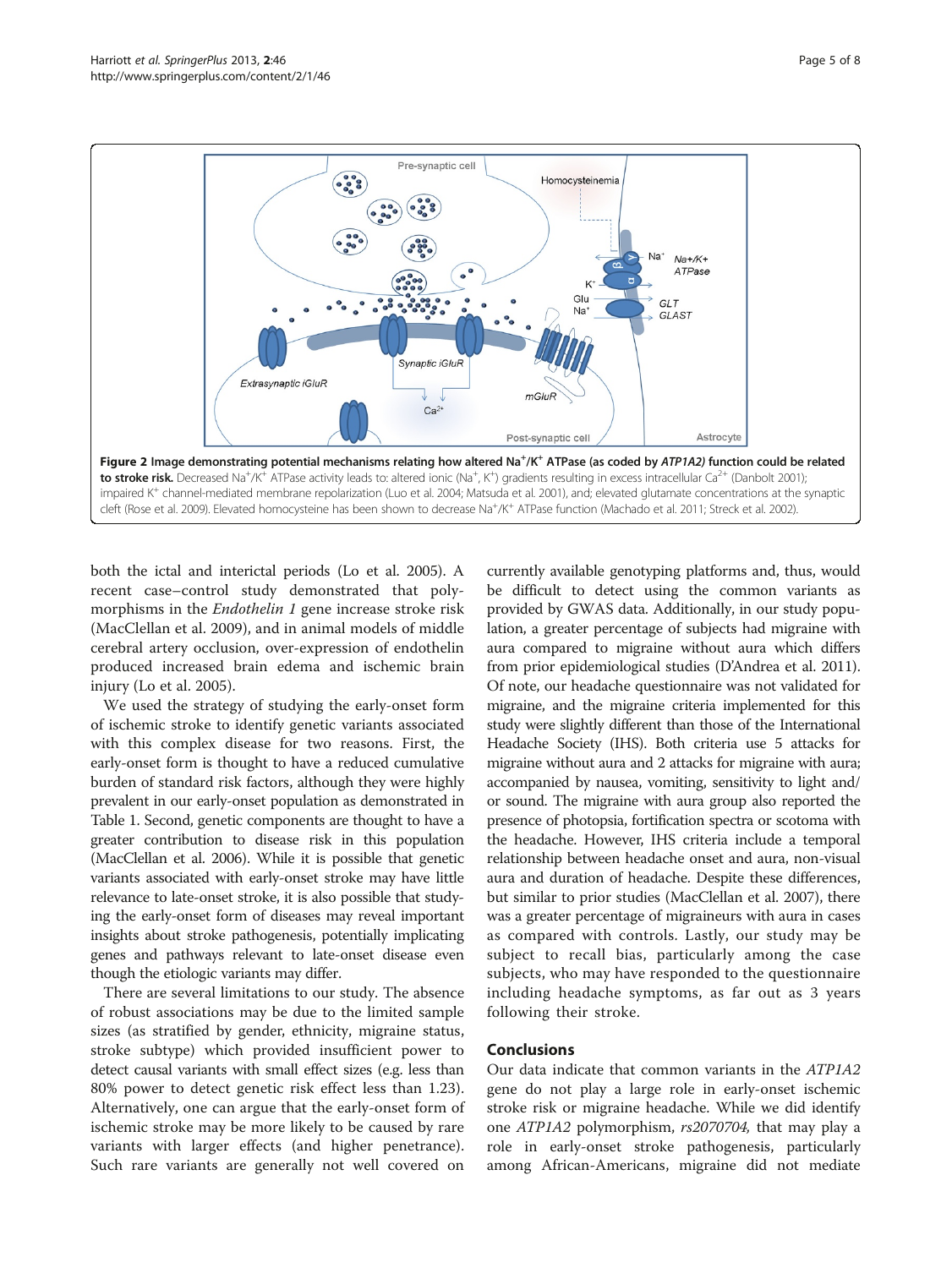this affect. Additional studies will be required to confirm our findings in early-onset stroke and to explore the relationship between ATP1A2 and olderonset stroke.

# Methods

# Study population and design

Data from the retrospective case–control Genetics of Early-Onset Stroke (GEOS) Study was used to determine if SNPs in the ATP1A2 gene confer susceptibility to stroke and if this susceptibility is mediated by migraine. Subjects included 830 cases of first ever ischemic stroke and 907 age, ethnicity and gender-matched controls that were free of ischemic stroke. Study recruitment and data collection occurred in three waves with the initial recruitment for females occurring between 1992 and 1996, and again between 2001 and 2003. Male subjects were recruited between 2003 and 2007. In all three waves, cases were hospitalized with a first cerebral infarction identified by discharge surveillance from one of 59 hospitals in the greater Baltimore-Washington area and direct referral from regional neurologists. The methods for discharge surveillance, chart abstraction, case adjudication, and assignment of probable and possible underlying causes have been previously described elsewhere (MacClellan et al. [2007;](#page-6-0) MacClellan et al. [2009;](#page-6-0) MacClellan et al. [2006\)](#page-6-0). Control subjects were subjects with no history of stroke identified by random-digit dialing and were matched to cases by age (within ten years) and geographic region of residence. The first wave of female recruitment included cases ages 15–44 years recruited within one year of stroke and was designed with a 1:2 case to control ratio. The second wave of female recruitment and the sole wave of male recruitment included cases ages 15–49 recruited within three years of stroke and designed with a 1:1 case to control ratio. For all study periods, additional cases were recruited after completion of control recruitment.

All study subjects signed Institutional Review Board approved written informed consent forms. Subjects were excluded from the study if they had genetic or other known causes for their stroke that would impair detection of new genetic associations. These conditions included: sickle cell disease, thalassemia disease, central nervous system vasculitis by angiogram and clinical criteria, endocarditis, neurosyphillis, mechanical heart valve, post-radiation arteriopathy, and cocaine use within 48 hours of stroke. Data on historical risk factors among both cases and controls was collected by standardized interview. Using responses to a headache symptoms questionnaire, all subjects were classified as having no migraine, or migraine with or without visual aura. Subjects were classified as having migraine with visual aura if they: (1) reported ever seeing spots, lines, or flashing lights around the time of their probable migraine; or (2) if

they reported ever experiencing loss of vision and also reported a frequency of probable migraine with visual aura of at least twice per year. Subjects were identified as having probable migraine without visual aura if they reported no history of visual aura and reported nausea, vomiting, or sensitivity to light during a probable migraine and probable migraine frequency of at least 5 times per year. Traditional stroke risk factors and other study variables, including age, ethnicity, history of hypertension, diabetes, myocardial infarction (MI), and current smoking status (defined as use within one month prior to event for cases and a comparable reference time for controls), were also collected during a standardized interview. The abstracted hospital records of cases were reviewed and adjudicated for ischemic stroke subtype by a pair of vascular neurologists as previously described (MacClellan et al. [2007\)](#page-6-0) with disagreements resolved by a third neurologist. The ischemic stroke subtype classification system retains information on all probable and possible causes, and is reducible to the more widely used TOAST system (Adams et al. [1993\)](#page-6-0) that assigns each case to a single category. As previously described, genomic DNA was isolated from a variety of sample types, including cell line, whole blood, mouth wash, and buccal swab among all case and controls subjects (Hamedani et al. [2011\)](#page-6-0).

# Single nucleotide polymorphism selection

As demonstrated in Figure [1,](#page-2-0) the ATP1A2 gene is located on chromosome 1q21-23, is 27.8 kb in size, and contains 23 exons (Genomic coordinates (GRCh37): 1:160,085,519 - 160,113,380). Our initial analyses included the 13 ATP1A2 SNPs distributed throughout the gene (denoted in Figure [1](#page-2-0)) that were available from the fixed content on the Illumina Cardiovascular Gene-centric 50 K SNP Array (ITMAT-Broad-CARe array).(Keating et al. [2008\)](#page-6-0) This fixed content array includes 49,094 SNPs from ~2,000 loci and had been previously implemented on our 830 case and 907 control subjects. Genotyping was performed at the Institute for Translational Medicine and Therapeutics (ITMAT), University of Pennsylvania.

Shortly after completing our analyses, additional ATP1A2 genotype data became available on these same study subjects as provided by a genome-wide scan (Cheng et al. [2011](#page-6-0)) implementing the Illumina HumanOmni1-Quad\_v1-0\_B Bead Chip. These data provided more extensive coverage of *ATP1A2*, including 130 SNPs, of which 9 SNPs overlapped between the two fixed-content Illumina arrays. Comparing genotype calls between the two arrays demonstrated >99% concordance among the 9 overlapping SNPs. Inclusive of both platforms, a total of 134 different SNPs were evaluated; SNPs were required to have a minor allele frequency greater than 5% in at least one of the two ethnicities (i.e. Caucasians and/or African-Americans).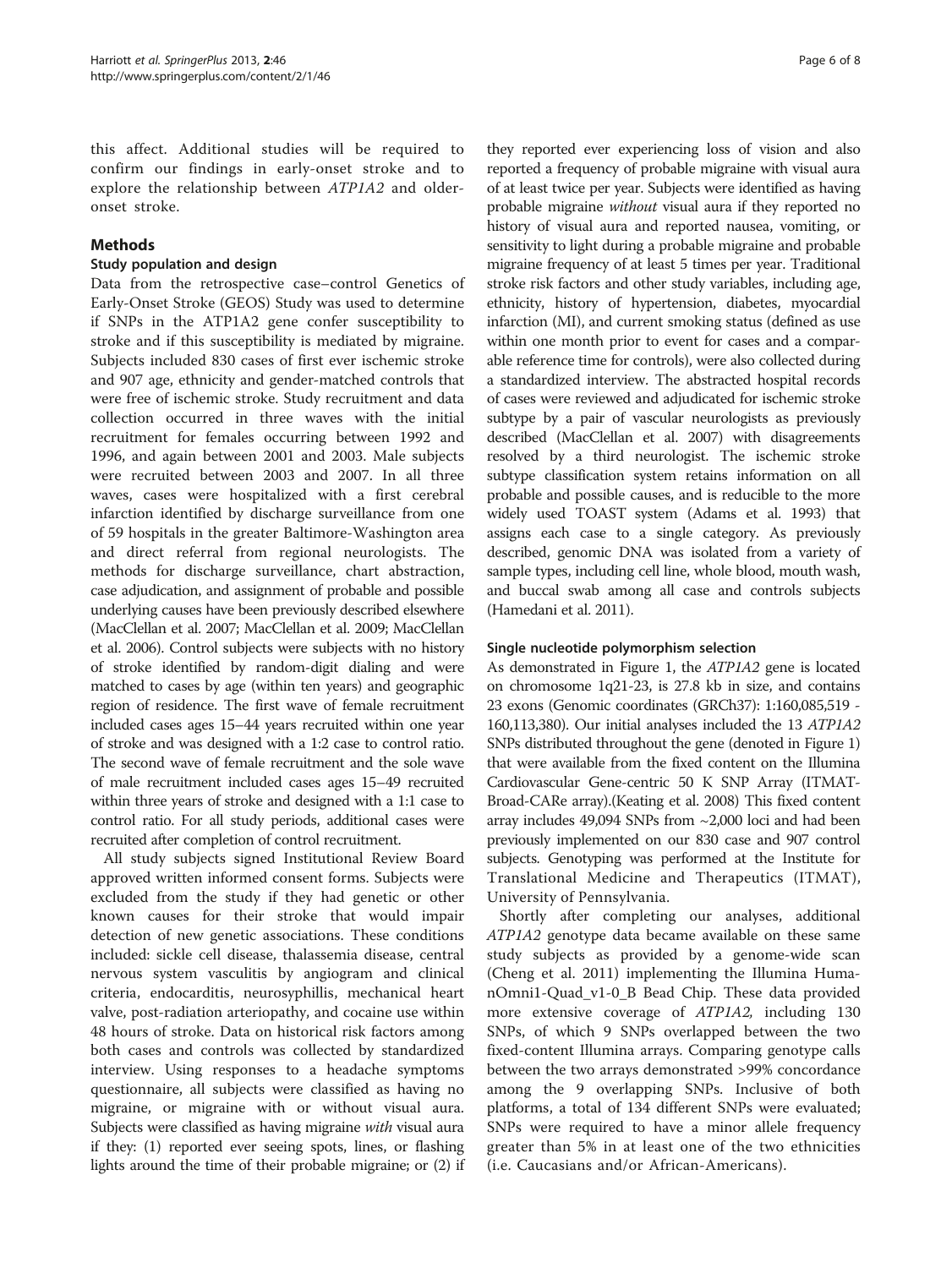#### <span id="page-6-0"></span>Statistical analysis

Demographic and risk factor data between cases and controls were compared with either a *t*-test or  $X^2$  test using Sigma Plot v11.0 software. For primary analyses, the entire population and then an ethnicity-stratified, minimally adjusted additive logistic regression model was used taking into account age and gender to test the association between each SNP and stroke (CC = SNP + age + gender where CC is case/control status). Each SNP was then also evaluated utilizing a fully adjusted model that included vascular risk factors; hypertension, prior myocardial infarction, diabetes, oral contraceptive use, and smoking. Analyses stratified by stroke subtype (small vessel - lacunar; large vessel - atherosclerotic; cardioembolic; stroke of unknown etiology - cryptogenic) were performed including age, ethnicity, and gender as covariates. SNPs demonstrating an association with stroke were then further analyzed incorporating a variable for the presence or absence of migraine, as well as the presence or absence of migraine with aura. A fully adjusted model was also used to test the association between ATP1A2 polymorphisms and migraine irrespective of the presence or absence of stroke. All logistic regression analyses were performed using SAS v9.2 software. Odds Ratios (OR) are listed for minor alleles and a p < 0.05 was considered nominally significant. Multiple comparisons were assessed using a Bonferroni correction among the initial 13 SNPs and then among the larger panel of 134 SNPs. Power calculations (using CaTS Power Calculator @ [http://www.](http://www.sph.umich.edu/csg/abecasis/cats/) [sph.umich.edu/csg/abecasis/cats/](http://www.sph.umich.edu/csg/abecasis/cats/)) indicated that our sample size of 830 cases and 907 controls provided 80% power to detect ORs ranging 1.23–1.49 for allele frequencies ranging  $5-50\%$  at an  $\alpha = 0.05$ .

#### Competing interests

The authors declare that they have no competing interests.

#### Authors' contributions

All authors certify that they participated in the conceptual design of this work, the analysis of the data, and the writing of the manuscript to take public responsibility for it. All authors reviewed the final version of the manuscript and approve it for publication. AMH, ND, and JWC: participated in the writing of the initial draft. JWC, MAW, BJS and SJK participated in data collection. YCC, JRO, OCS, PFM, OCS and BDM participated in the genotyping. AMH, ND, YCC, KAR, BDM, SJK, and JWC participated in the data analysis. All authors provided critiques of the final manuscript.

#### Acknowledgments

This work was supported in part by the Department of Veterans Affairs, Baltimore, Office of Research and Development, Medical Research Service; the Department of Veterans Affairs Stroke Research Enhancement Award Program; the Department of Veterans Affairs, Baltimore, Geriatrics Research, Education, and Clinical Center of Excellence; the American Heart Association Grant-in-Aid Program; the National Institute of Neurological Disorders and Stroke (NINDS) (Grants U01 NS069208-01 and R01 NS39987); the NIH Office of Research on Women's Health (ORWH) (Grant R01 NS45012); the National Human Genome Research Institute (NHGRI) (Grant U01 HG004436). The funders had no role in study design, data collection and analysis, decision to publish, or preparation of the manuscript. There was no additional external funding received for this study.

#### Author details

<sup>1</sup>School of Medicine, University of Maryland, Baltimore, 655 W. Baltimore St, Baltimore MD 21201, USA. <sup>2</sup>Miller School of Medicine, University of Miami, Miami, FL, USA. <sup>3</sup>Veterans Administration Medical Center, Baltimore, MD, USA.

#### Received: 25 January 2013 Accepted: 29 January 2013 Published: 11 February 2013

#### References

- Adams HP Jr et al (1993) Classification of subtype of acute ischemic stroke. Definitions for use in a multicenter clinical trial. TOAST. Trial of Org 10172 in Acute Stroke Treatment. Stroke 24(1):35–41
- Carolei A, Marini C, De Matteis G (1996) History of migraine and risk of cerebral ischaemia in young adults. The Italian national research council study group on stroke in the young. Lancet 347(9014):1503–1506
- Casas JP et al (2005) Homocysteine and stroke: evidence on a causal link from mendelian randomisation. Lancet 365(9455):224–232
- Cheng YC et al (2011) Genome-wide association analysis of ischemic stroke in young adults. G3 (Bethesda) 1(6):505–14
- Cole JW, Kittner SJ (2010) Meta-analysis of results from case control and cohort studies finds that migraine is associated with approximately twice the risk of ischaemic stroke. Evid Based Med 15(6):193–194
- D'Andrea G, Leon A (2010) Pathogenesis of migraine: from neurotransmitters to neuromodulators and beyond. Neurol Sci 31(Suppl 1):S1–S7
- D'Andrea G et al (2011) Migraine with aura: conventional and non-conventional treatments. Neurol Sci 32(Suppl 1):S121–S129
- Danbolt NC (2001) Glutamate uptake. Prog Neurobiol 65(1):1–105
- Eikermann-Haerter K et al (2012) Migraine mutations increase stroke vulnerability by facilitating ischemic depolarizations. Circulation 125(2):335–345
- Etminan M et al (2005) Risk of ischaemic stroke in people with migraine: systematic review and meta-analysis of observational studies. BMJ 330(7482):63
- Hamedani AG et al (2011) Factor V Leiden and Ischemic Stroke Risk: The Genetics of Early Onset Stroke (GEOS) Study. J Stroke Cerebrovasc Dis, [http://www.](http://www.strokejournal.org/search/quick) [strokejournal.org/search/quick](http://www.strokejournal.org/search/quick)
- Hansen JM et al (2011) Hemiplegic migraine aura begins with cerebral hypoperfusion: imaging in the acute phase. Headache 51(8):1289–1296
- Ikeda K et al (2003) Degeneration of the amygdala/piriform cortex and enhanced fear/anxiety behaviors in sodium pump alpha2 subunit (Atp1a2)-deficient mice. J Neurosci 23(11):4667–4676
- Keating BJ et al (2008) Concept, design and implementation of a cardiovascular gene-centric 50 k SNP array for large-scale genomic association studies. PLoS One 3(10):e3583
- Lampl C, Marecek S (2006) Migraine and stroke–why do we talk about it? Eur J Neurol 13(3):215–219
- Lo AC et al (2005) Endothelin-1 overexpression leads to further water accumulation and brain edema after middle cerebral artery occlusion via aquaporin 4 expression in astrocytic end-feet. J Cereb Blood Flow Metab 25(8):998–1011
- Luo X et al (2004) Susceptibilities to and mechanisms of excitotoxic cell death of adult mouse inner retinal neurons in dissociated culture. Invest Ophthalmol Vis Sci 45(12):4576–4582
- MacClellan LR et al (2006) Familial aggregation of ischemic stroke in young women: the Stroke Prevention in Young Women Study. Genet Epidemiol 30(7):602–608
- MacClellan LR et al (2007) Probable migraine with visual aura and risk of ischemic stroke: the stroke prevention in young women study. Stroke 38(9):2438–2445
- MacClellan LR et al (2009) Relation of candidate genes that encode for endothelial function to migraine and stroke: the stroke prevention in young women study. Stroke 40(10):e550–e557
- Machado FR et al (2011) Homocysteine alters glutamate uptake and Na+, K + −ATPase activity and oxidative status in rats hippocampus: protection by vitamin C. Metab Brain Dis 26(1):61–67
- Martin RL, Lloyd HG, Cowan AI (1994) The early events of oxygen and glucose deprivation: setting the scene for neuronal death? Trends Neurosci 17(6):251–257
- Matsuda T et al (2001) SEA0400, a novel and selective inhibitor of the Na + −Ca2+ exchanger, attenuates reperfusion injury in the in vitro and in vivo cerebral ischemic models. J Pharmacol Exp Ther 298(1):249–256
- Moskowitz MA, Kurth T (2007) Blood vessels, migraine, and stroke. Stroke 38(12):3117–3118
- Mourand I et al (2012) Perfusion-weighted MR imaging in persistent hemiplegic migraine. Neuroradiology 54(3):255–260